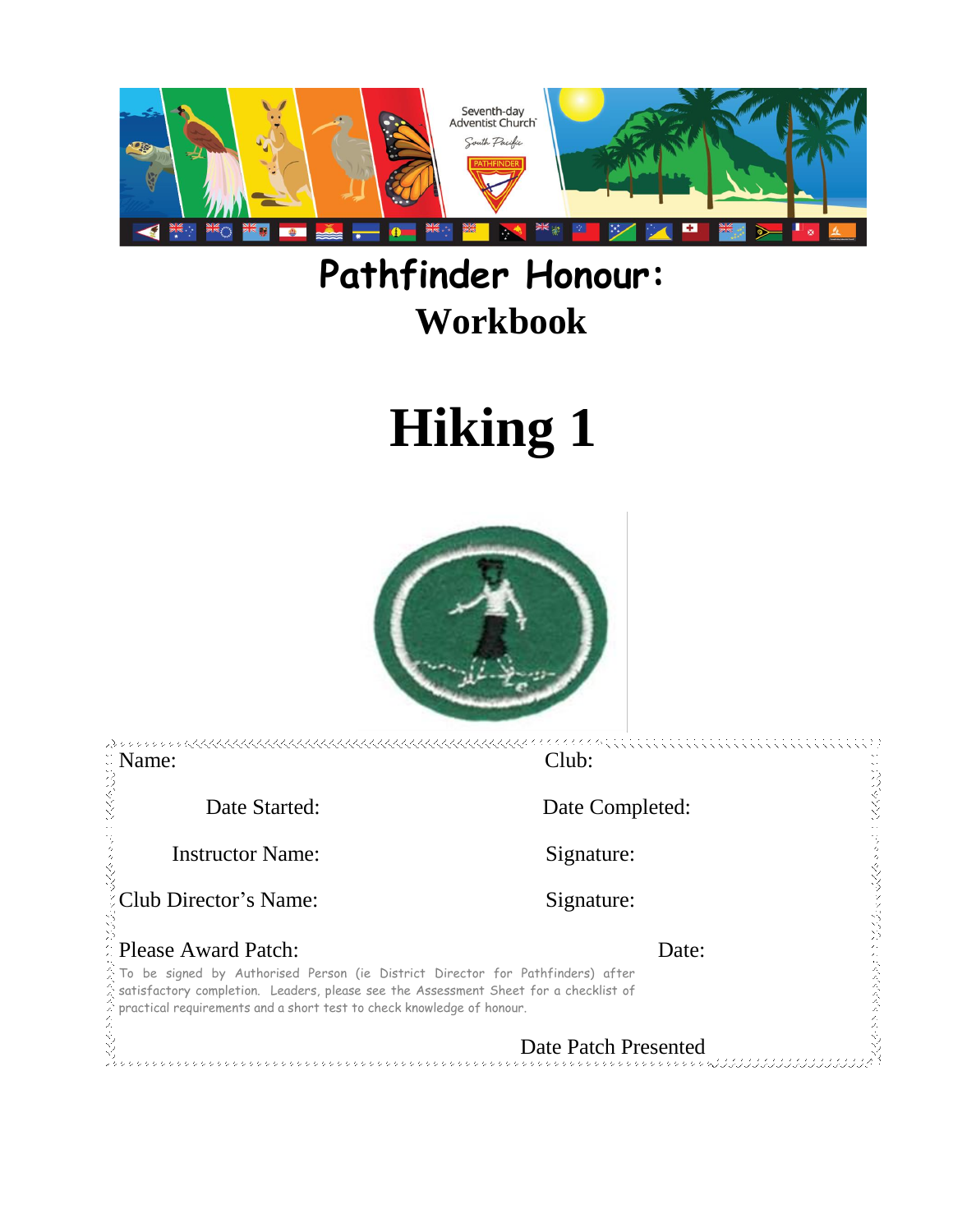|           | any comment of the comment of the comment processes of goods meaning processes served<br>as: |
|-----------|----------------------------------------------------------------------------------------------|
| Pacing    |                                                                                              |
| Speed     |                                                                                              |
| Resting   |                                                                                              |
| Etiquette |                                                                                              |

# **Requirement 1 Explain and demonstrate the main points of good hiking practice such**

#### **Requirement 2 Explain the importance and method of proper foot care with regard to:**

| Cleanliness                              |  |
|------------------------------------------|--|
| Care of nails                            |  |
| Socks                                    |  |
| Shoe selection                           |  |
| First aid of tender<br>or blistered feet |  |

#### **Requirement 3 Make a list of appropriate clothing to be worn on a hike in both hot and cool weather:**

| Hot Weather  |  |
|--------------|--|
|              |  |
|              |  |
|              |  |
|              |  |
| Cool Weather |  |
|              |  |
|              |  |
|              |  |
|              |  |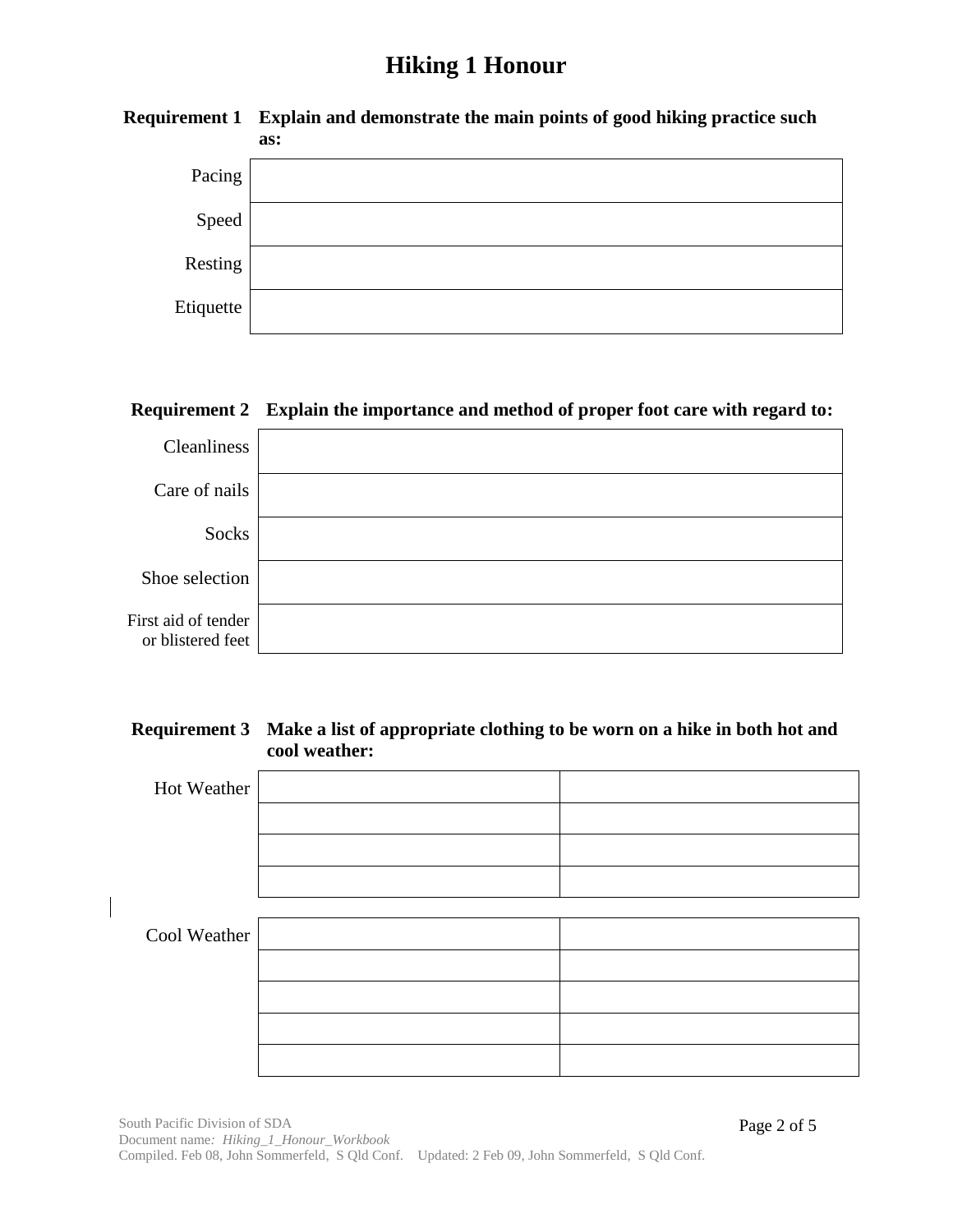#### **Requirement 4 Make a list of needed gear for a long day hike in the wilderness and a short country hike.**

#### **Requirement 5 List five safety and courtesy rules to be used in wilderness trail hiking and road hiking**

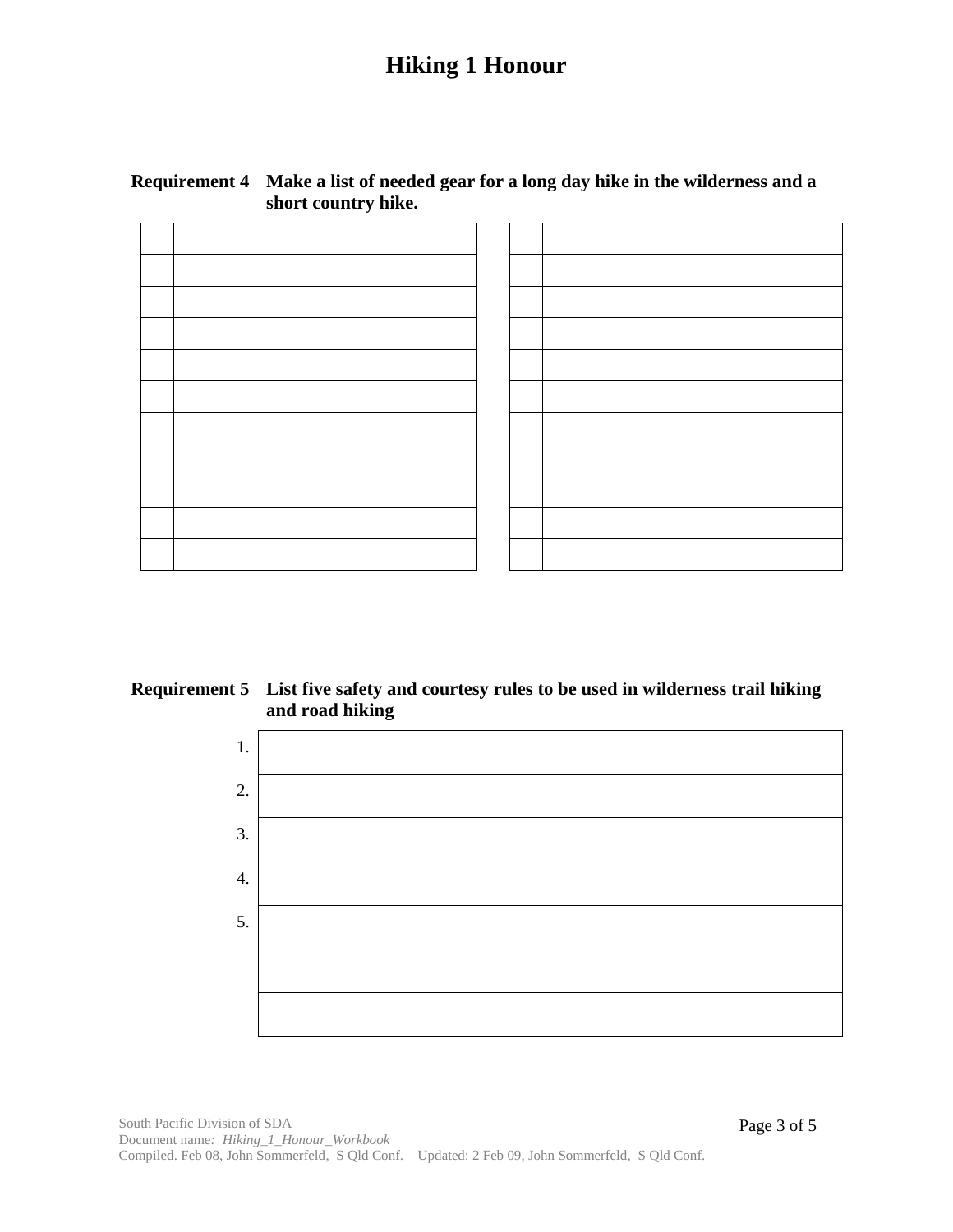#### **Requirement 6 Explain the importance of drinking water and list three signs of contaminated water**

The importance of drinking water and what to consider.

Signs of contaminated water.

| . .     |  |
|---------|--|
| ∼<br>∠. |  |
| ⌒<br>J. |  |

**Requirement 7 Explain the importance of proper eating while hiking.**

**Requirement 8 Describe proper clothing and foot gear for cold and hot wet weather hiking.** *Not required as it is already covered in Requirement 3.*